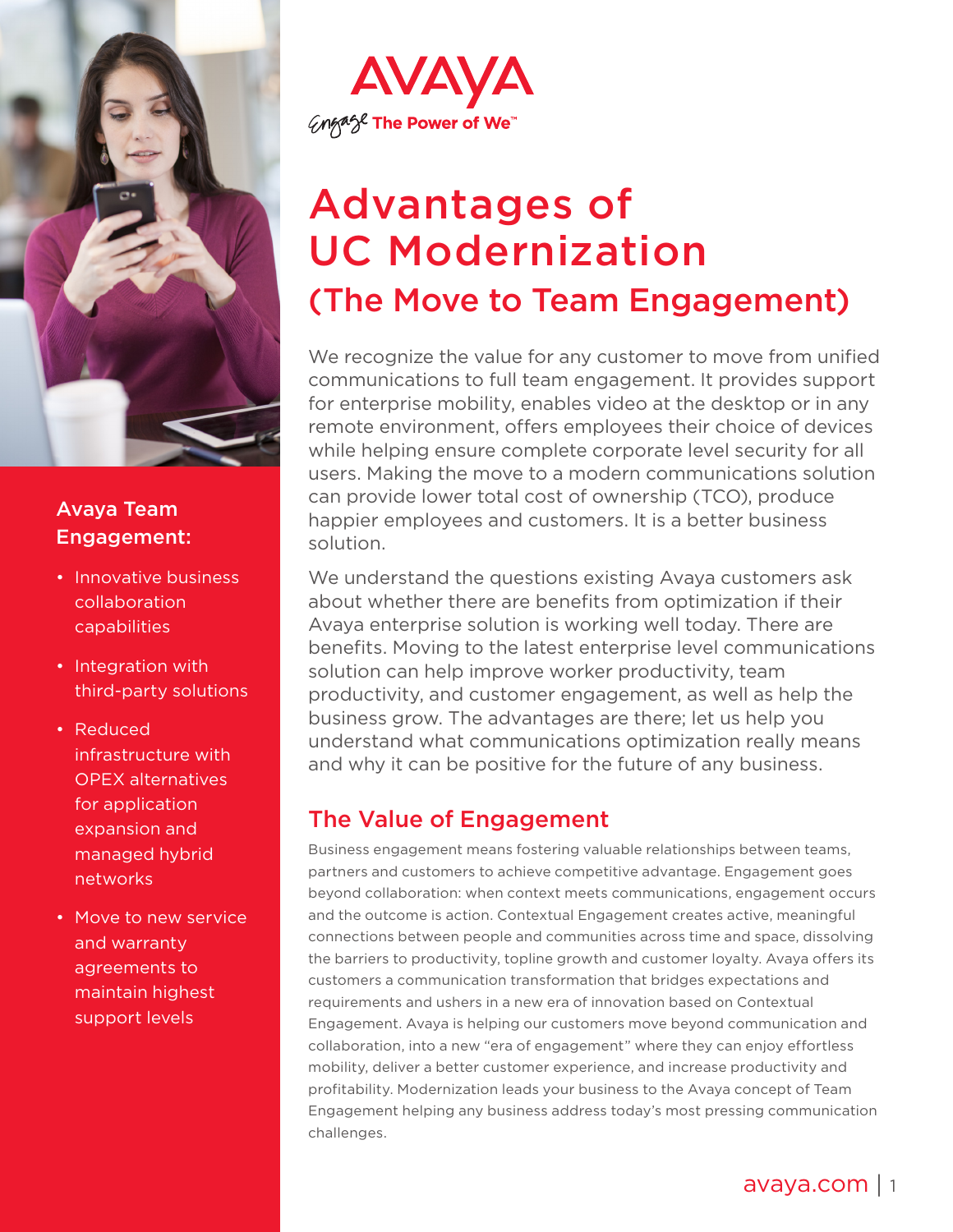

Moving to the latest enterprise level communications solution can help you improve worker productivity, team productivity, and customer engagement, as well as help your business grow.

#### Virtualization

Moving to the latest Avaya application level also means you can move to a VMware operating environment. Many enterprises have already invested in VMware as their data center architecture. Virtualization of the data center uses less hardware, less energy, less rackspace, and offers better business value for today and in the future. You can experience the same advantages if you move your unified communications and collaboration infrastructure to VMware. In the past, companies have hesitated to move real time applications, such as communication, to a virtualized machine solution. Avaya has thousands of installations doing just that. All of the Avaya Aura® core applications, the Call Center Elite applications, Messaging, Conferencing, Session Border Controller for the Enterprise, as well as Engagement Development Platform are all available as virtualized instances when you modernize. Modern Avaya means enabling a virtualized architecture.

# **Mobility**

Probably the single most important change in the enterprise communications systems over the past five years has been the integration of a more mobile user experience. We all recognize how our personal mobile communications has changed our own perspective of what communications can mean when mobile and always available. The traditional enterprise IP telephony solution offers great features over the previous models. These advantages have included better dialing plans, easier messaging and extended business features. Yet the traditional system does not compare to the mobile ready user experience of a modern team engagement solution from Avaya. Avaya offers more clients for more devices with a more consistent user interface then can be found in the 'traditional' UC world. An enterprise solution needs to offer an open interface, easily integrated with business processes and easily accessed through devices that employees actually use. Making your enterprise user more mobile might raise concerns: for example, the effectiveness of the clients, the number of devices that can be supported, and the continuity between the mobile interface and the desktop interface. Avaya answers these concerns with Avaya Communicator. Modern Avaya means mobile clients, mobile applications and mobile users.

## **Security**

We discussed mobility; there is not an enterprise today with mobile workers that does not understand how making it easier for them to do their job regardless of location means better business relationships. But with mobility comes questions of security and a modern Avaya Team Engagement solution can help address those issues. Regardless of where the user is supported – home office, on the road, branch location – Avaya offers more secure solutions as part of a more modern system. The Avaya Session Border Controller for Enterprise helps provide stringent security interfaces for any remote worker, without using VPNs. Session Border control is more than just support for SIP trunking – the enterprise needs Session Border control to help provide protection for any external user, from any external site and the Avaya solution can help fulfill this requirement. Security is key to moving to a more mobile enterprise, modern Avaya means better security.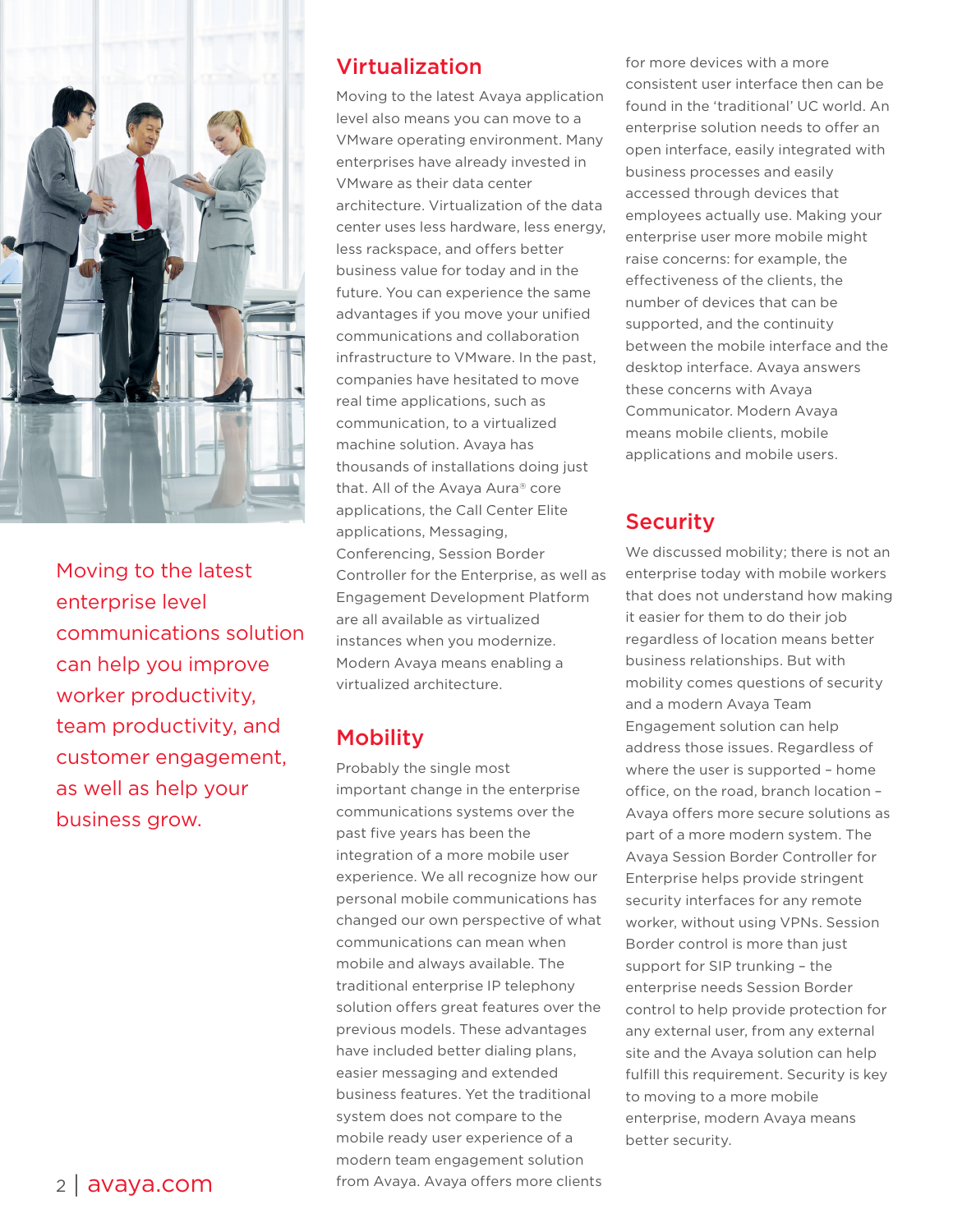# Business applications

A few years ago, the system that supported enterprise level communications used specialized software supported by very specialized software people. A modern communication solution can be viewed as specialized applications, it should not be considered as usable only for communications processes. In fact, it is true the data generated by the communication applications can be just as useful as data generated by any non real-time application. The problem has been communications data was special, using different protocols, different structures, it was not as simple to manipulate or even access. A modern Avaya system solves that problem by providing a set of Application Programming Interfaces (APIs) that utilize programming experience not telephony experience. The Engagement Development Platform simplifies application development by supporting snap-in capabilities developed by Avaya or third parties to speed the addition of sophisticated capabilities into new applications. Examples of developed snap-ins include applications that utilize speech recognition, scheduling of work assignments, CRM integration, management of business teams, and many others. The user friendly interface means that you can take information from the modern communications infrastructure and make is usable in any number of noncommunications applications such as CRM or remote alarms or almost anything. Modern Avaya means simpler integration of people, media and devices with business events.



# **Conferencing**

We know that unified communications alone is not enough; a better Team Engagement solution is the definition of the future of communications and the future of Avaya. Team Engagement means better support for your employees as well as making your business more responsive to your customers; team engagement means better communications for every team. Conferencing has moved beyond the ability to combine multiple voices on a single call. Conferencing is a critical building block for engagement because modern conferencing means combining voices and video feeds on the web, sharing information real time, taking notes while recording the conversation, and accessing all of this from any desktop or mobile device in any location. Beyond just UC, Team Engagement means real-time communications between all of the team members. Avaya Conferencing provides the features necessary for your team to engage. Modern Avaya means multimedia conferencing on multiple devices in multiple locations.

#### Keys to Modernization

- Consolidation
- Simplification
- Open Standards
- Infrastructure optimization
- TCO reduction
- Cloud/hybrid alternatives
- Reliability